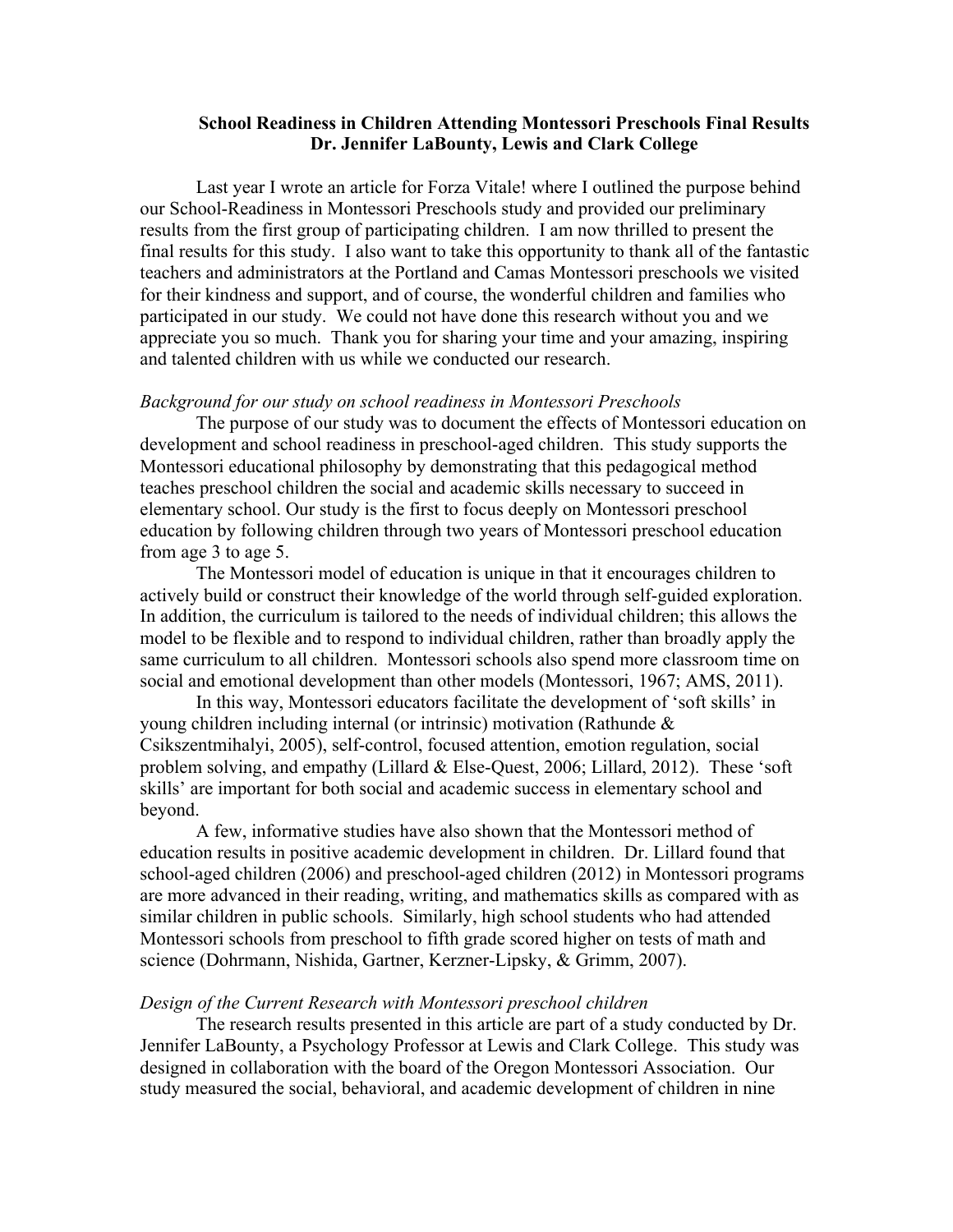Montessori preschools in the Portland, OR metro area. 89 children and their families participated in our study. We interviewed children during their first year of preschool when most of the children were 3-years-old (Wave 1) and again at the end of the second year of preschool when the children were 4 or 5-years-old (Wave 2). The same assessments and questionnaires were administered at both Waves so we could directly compare children's scores at the beginning of preschool with their scores at the end of preschool. This design is what makes our study unique. Ours is the first to longitudinally track children's development through their entire Montessori preschool experience. We interviewed children for one-half hour on two separate days at each Wave (so that the children would only miss a half-hour of preschool each day). We followed two groups of children: 60 who began preschool in the 2011-2012 school year, and 29 who began preschool in the 2012-2013 school year (for a total of 89). We completed data collection in Spring of 2014 and have been analyzing our data during the past year. We included assessments of multiple domains of learning and development including language development (expressive and receptive vocabulary), early literacy and numeracy, cognitive development, social, emotional, and behavioral development. In addition, we included measures of social reasoning, behavioral and cognitive control and social problem solving skills.

The academic school-readiness assessments included a phonological processing, a rhyming, and a counting assessment from the Preschool Language Scale – 4 (PLS-4) (Zimmerman, Steiner, & Pond, 2002), an expressive and receptive vocabulary assessment from the Woodcock-Johnson III Tests of Cognitive Abilities (Mather & Woodcock, 2001), a number identification measure from the Test of Early Numeracy (TEN) (Clark  $\&$ Shinn, 2002), and letter identification and letter-sound correspondence tasks from the Test of Early Literacy (TEL) (Shinn & Shinn, 2002).

The social, emotional, and behavioral school-readiness assessments included behavioral and inhibitory control measures including a child version of the classic Stroop task (happy/sad) (Lagattuta, Sayfah, Monsour, 2011), and a reward delay task where children were asked to wait to play with a car (Kochanska, 2001). We also included a social problem solving task (Denham & Bouril, 1994), and measures of theory of mind (Wellman and Liu, 2004) and emotion understanding (Pons, Harris, & deRosnay, 2007).

#### *Results of our research with Montessori Preschool Children*

The results of our study are exciting and clearly demonstrate that Montessori preschool programs prepare children for Kindergarten both socially and academically. The children in our study made significant strides in several areas of academic school readiness during the two years they spent in Montessori preschool programs. First, literacy skills improved dramatically. At three years old, the children could identify an average of 6 letters (both upper and lower case) in one minute. At 4/5 years old the average number of letters identified increased to 14. The result at the second time point is above the nationally normed *kindergarten* sample that averaged 13 letters in one minute using this same assessment. In addition, the children in our study showed significant advancement in their ability to correctly map letter sounds onto the appropriate letter ("what sound does this letter make?"), moving from an average of 4 in one minute at age 3 to an average of 11 in one minute at age 4/5. This is in stark contrast to the national sample, which on average could only correctly identify the sounds of two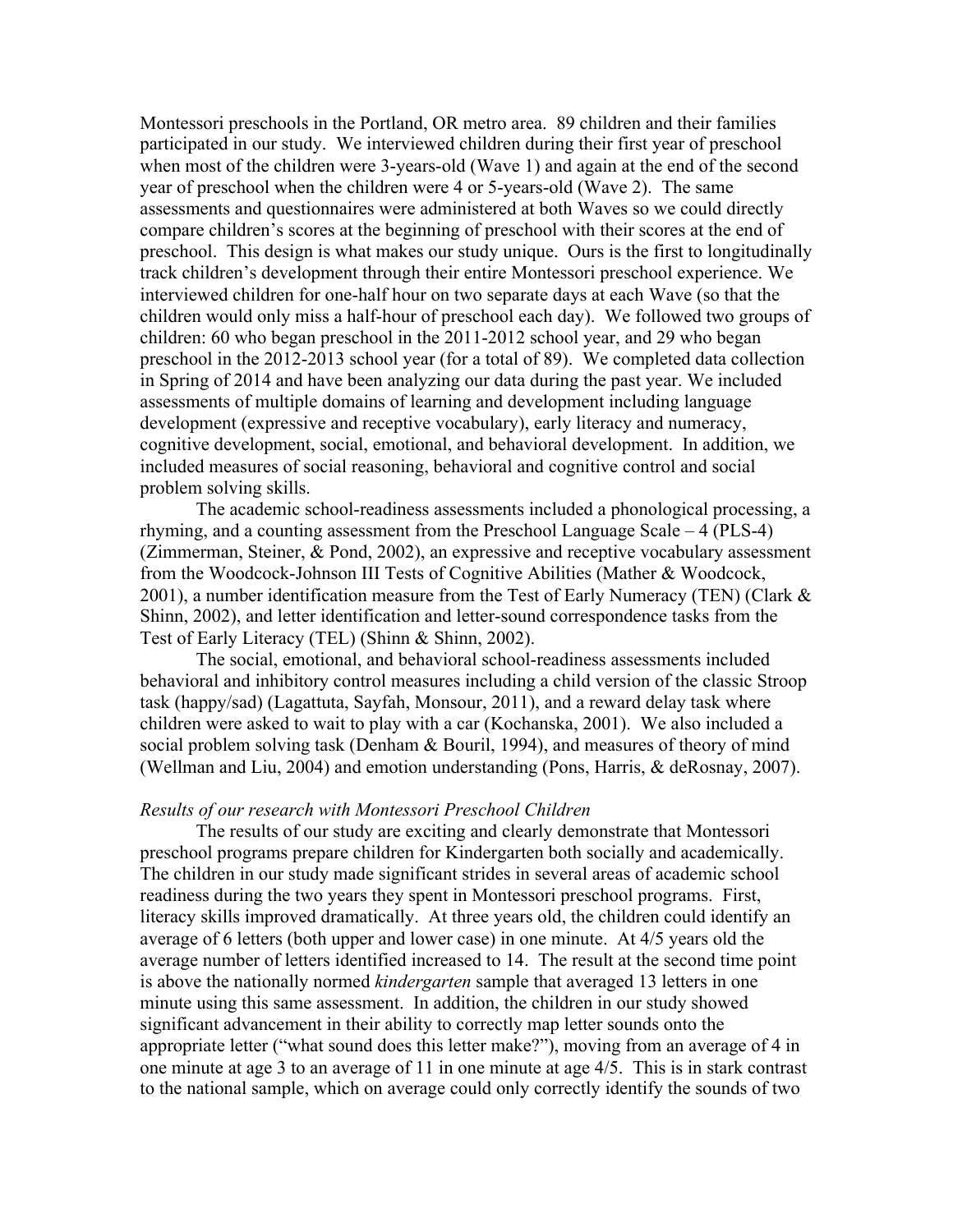letters at the beginning of kindergarten. The children in our sample also showed a statistically significant improvement in phonological processing skills (identifying the first sound in a word) from an average of 1 correct identification at age 3 to 3 correct identifications (out of a possible 4 correct answers) at age 4/5. In contrast, children in a national sample using this same measure could not correctly identify the first sound in a word until age 6. As for rhyming, a statistically significant development was shown, from the ability to rhyme one word at age 3, to two words (out of three) at age 4/5. We also saw an improvement in vocabulary from age 3 (correctly identifying 11 words) to age 4/5 (correctly identifying 13 words). Finally, the children in our sample grew in their ability to define words ("what is a jacket? Tell me two things about a jacket") from defining two words at age 3 to three words (out of 3) at age 4/5.

In addition, the children developed their early numeracy skills; moving from the ability to identify 4 numbers in one minute at age 3 to the ability to identify 16 numbers at age 4/5. Moreover, they improved in their counting ability from only half of the children correctly counting 8 objects ("how many chicks are there?") at age 3 to almost all of the students correctly counting all 8 objects by age 4/5.

The only academic measure that did not show statistically significant improvement throughout preschool was color recognition. This was because almost all of the kids knew all of their colors going in to preschool and all of them did by the end of preschool!

The Montessori preschoolers in our sample also improved in terms of their social, emotional and behavioral development. Children's scores on measures of understanding of other people's thoughts and feelings improved significantly over the course of the two years (for example: "how is the person in this story feeling?"). They also more consistently chose positive, prosocial responses to difficult social problems ("how would you respond if someone pushed you in the sandbox?") as they grew through preschool. In addition, their ability to control their behavior (wait to touch a car) improved over time (marginally significant) as did their ability to cognitively inhibit their impulses (remembering the rules of a difficult game) (statistically significant). Finally, children were more likely to demonstrate prosocial behavior (for example, helped to pick up crayons that the experimenter "accidentally" spilled) and more often chose to help the experimenter as they got older (although this difference also failed to reach statistical significance).

In conclusion, the Montessori preschoolers in our study showed improvement over the course of their Montessori preschool experience in all of the important schoolreadiness domains including academic, social, emotional, and behavioral development. The skills they have acquired while in Montessori preschools will serve them well in the transition to kindergarten. These results show that the Montessori method works. This method prepares children for school and for life by teaching them the skills that they will need as they grow and develop. We will publish these results in an academic journal soon (the manuscript will be submitted this summer) and copies of the article will be sent to all of the participating schools and families.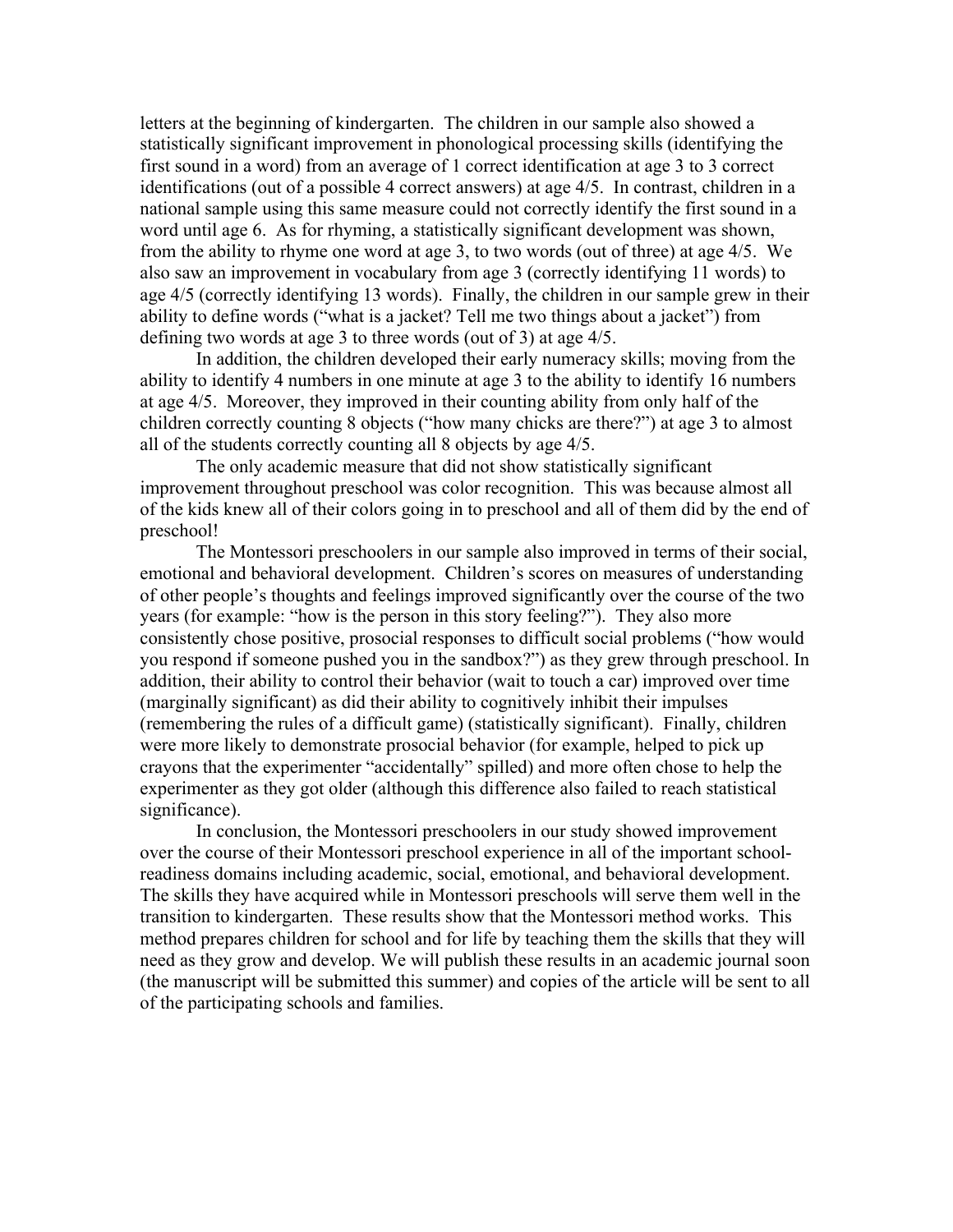## **References**

- American Montessori Society (2011). *AMS and the Montessori Movement: A new emphasis.*
- Clarke, B., & Shinn, M. R. (2002). Test of Early Numeracy (TEN). *Administration and Scoring early numeracy measures.* Pearson.
- Denham, S. A. (1986). Social cognition, prosocial behavior, and emotion in preschoolers: Contextual validation. *Child Development, 57*, 194-201.
- Dohrmann, K. R., Nishida, T. K., Gartner, A., Lipsky, D. K., & Grimm, K. J. (2007). High school outcomes for students in a public Montessori program. *Journal of Research in Childhood Education, 22*, 205-217.
- Lagatutta, K. H., Sayfan, L, & Monsour, M. (2011). A new measure for measuring executive function across a wide age range: children and adults find happy-sad more difficult than day-night. *Developmental Science 14*(3), 481-489.
- Lillard, A. S. (2005). *Montessori: The Science Behind the Genius.* Oxford, UK: Oxford University Press.
- Lillard, A. S., & Else-Quest, N. (2006). The early years: Evaluating Montessori education. *Science, 313*, 1893-1894.
- Lillard, A. S. (2012). Preschool children's development in classic Montessori, supplemented Montessori, and conventional programs. *Journal of School Psychology, 50*, 379-401.
- Mather, N., & Woodcock, R. W. (2001). *Woodcock Johnson III: Tests of Cognitive Abilities Examiners Manual.* Riverside.
- Montessori, M. (1967). *The discovery of the child.* (M.J. Costello, Trans.). New York, NY: Ballantine.
- Pons, F., Harris, P. L., & de Rosnay, M. (2004). Emotion comprehension between 3 and 11 years: Developmental Periods and hierarchical organization. *European Journal of Developmental Psychology, 1(*2), 127-152.
- Rathunde, K. R., & Csikszentmihalyi, M. (2005). Middle school students' motivation and quality of experience: A comparison of Montessori and traditional school environments. *American Journal of Education, 111*, 341-371.
- Shinn, M. M., & Shinn, M. R. (2002). *Administration and Scoring of Early Literacy Measures (TEL).* Pearson.